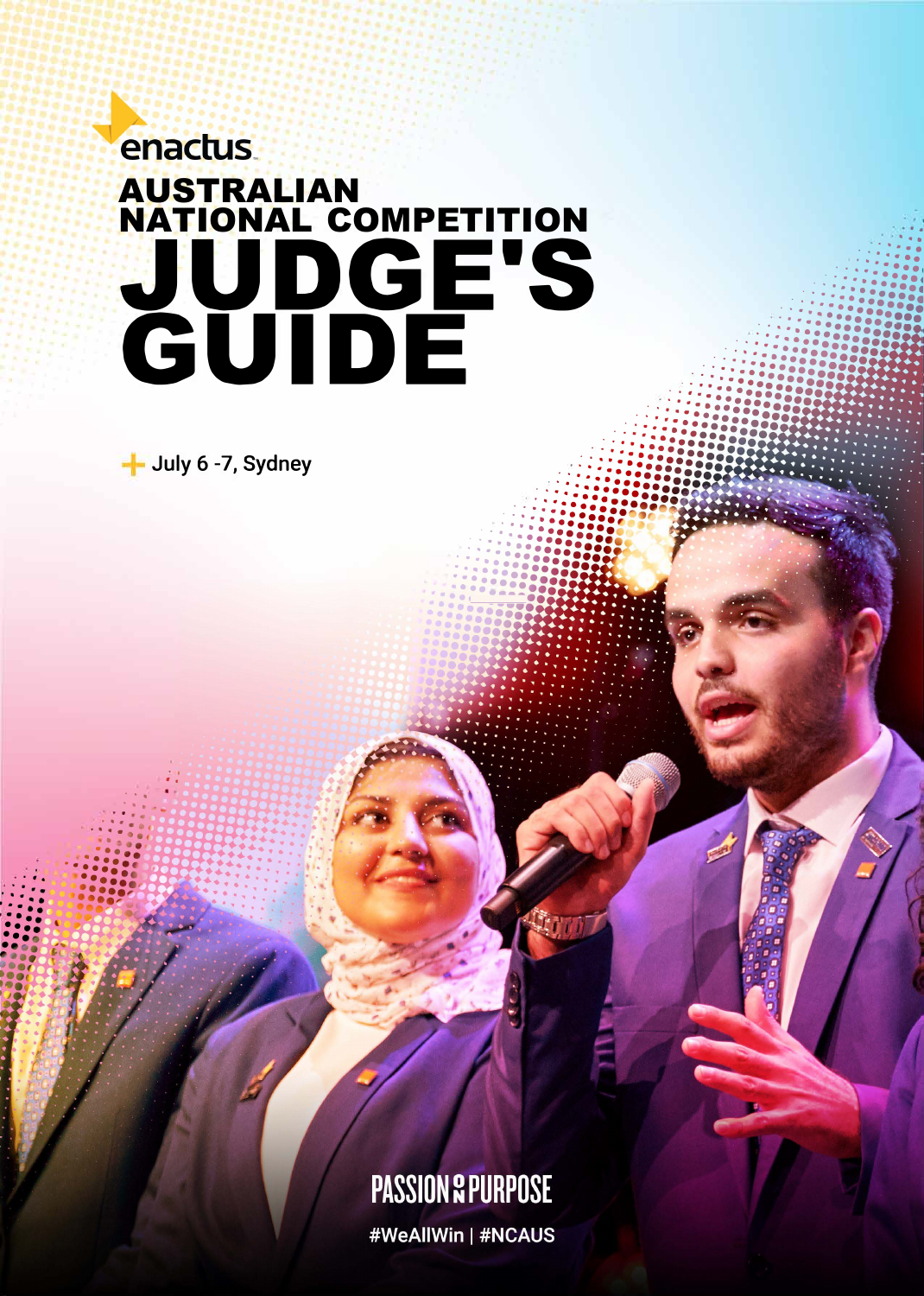### **CONTENTS**

- **03** Judges' Oath
- **04** Competition Process
- **06** Sample Judging Documents

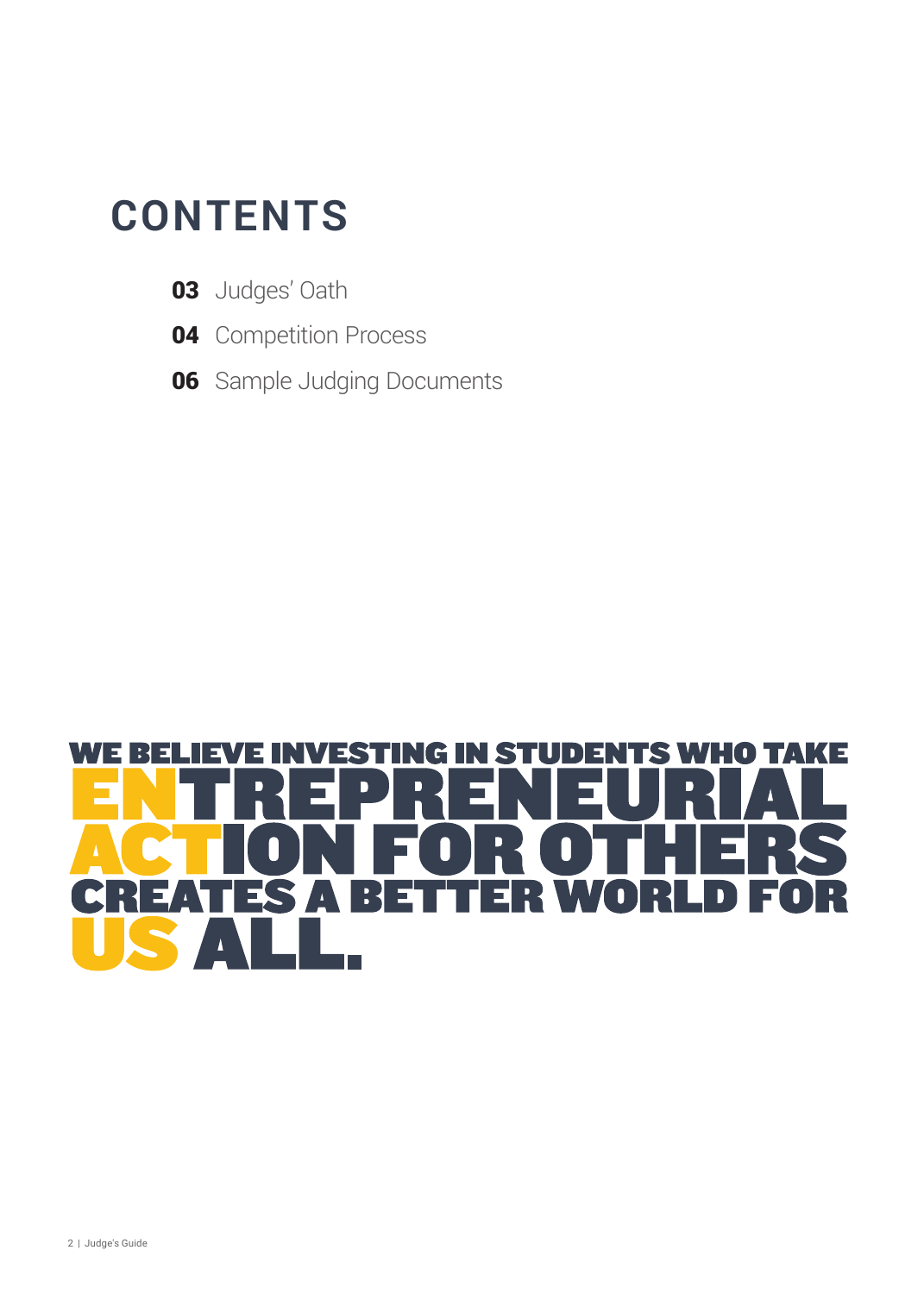# We live our values

# of integrity, passion, innovation and collaboration in all that we do.

# **JUDGES' OATH**

On my honour, I agree to serve today as an official judge for this competition in a completely fair and impartial manner. I personally commit to this responsibility with no previous conflicts of interest or predetermined expectations for the outcome of the competition.

I will make my evaluations based entirely on the teams' presentations and written reports using only the judging criterion provided to me. And I will make my judging decisions independently, with integrity and without regard as to the institutions, communities or countries represented by these teams.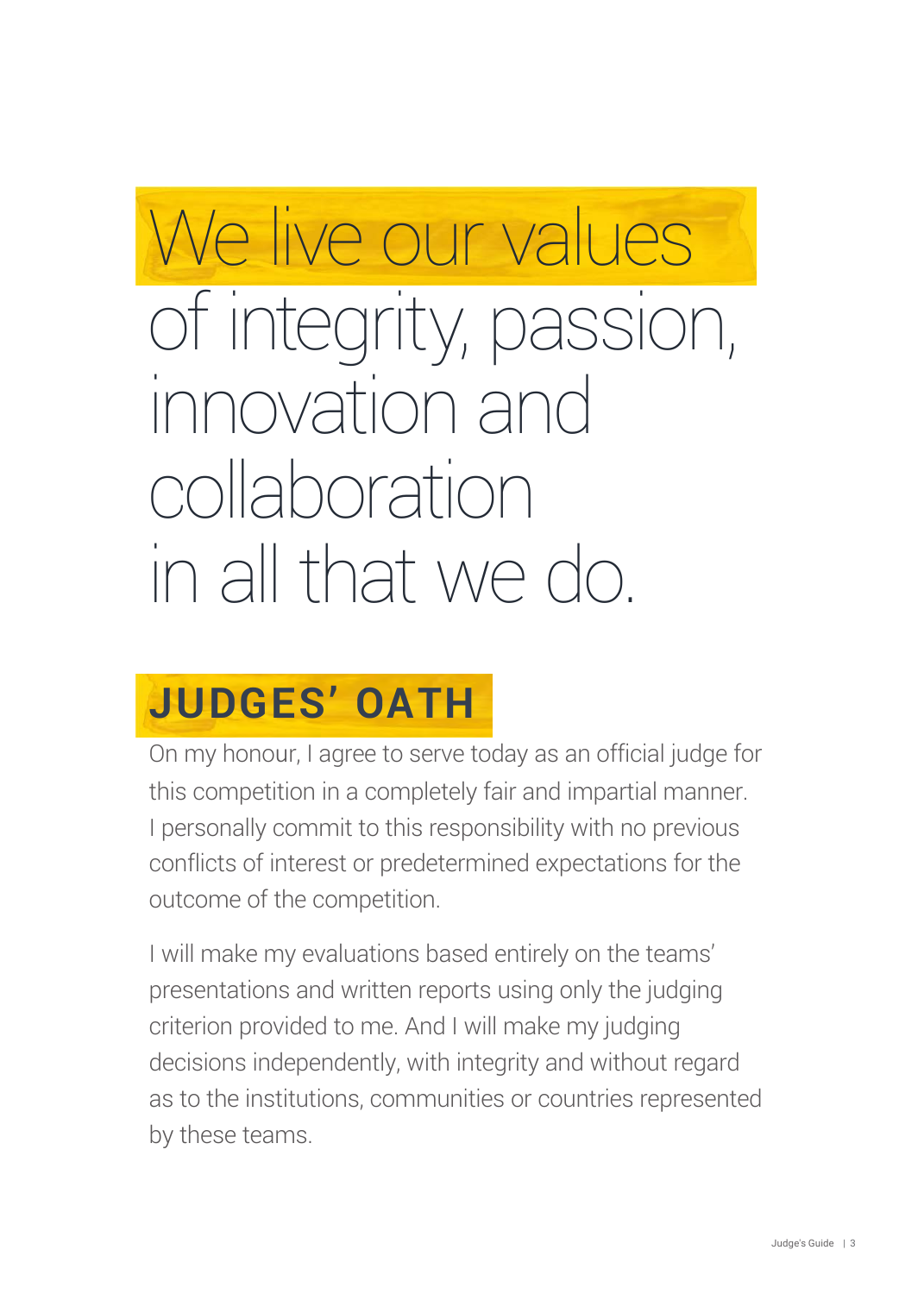# **COMPETITION PROCESS**

#### Welcome

The Enactus project experience creates a significant impact on students' lives as well as the impact they report. Your participation today supports the positive impact teams strive for throughout the year. Student teams utilise this same guide as part of their presentation training.

Enactus is the world's largest experiential learning platform dedicated to creating a better world while developing the next generation of leaders with a head for business and a heart for the world.

#### The Enactus Judging Criterion

All competing Enactus teams work within the same framework and criterion. The single question you will apply today to make your best judegment for team presentations is:

**Which Enactus team most effectively demonstrated entrepreneurial leadership to drive business and innovation for sustainable positive impact to benefit people, planet and prosperity within the last year?**

While some teams may have access to sophisticated tools to enhance their presentations, as an impartial judge, your focus should be on how effective the team was in demonstrating:

- 1. Entrepreneurial leadership
- 2. Use of business principles
- 3. Use of innovation
- 4. Sustainable positive impact to benefit people, plant and prosperity

See the Individual Team Evaluation and Cumulative Evaluation Forms for further guidance on this terminology.

#### When judging teams, also consider the following four items:

#### **1. process**

In order to turn challenges into opportunities, teams identify community needs by conducting a needs assessment. Your evaluation should consider if the team effectively stated and aligned their project's purpose with their needs assessment.

#### **2. time**

Some projects you will judge have been developed and implemented over multiple years; it is the team's responsibility to provide you with the progress made specifically within the reporting year of their project. Your evaluation should focus on the impact achieved within that one-year period.

#### **3. collaboration**

It is not uncommon for teams to create a joint venture or collaborate with other organisations on projects. It is important that the team clearly define with whom they collaborated, and the Enactus team's specific role and contributions toward the outcomes and impact. Teams should clearly report the degree of impact they can legitimately take credit for and should be evaluated accordingly.

#### **4. location**

Teams are encouraged to work on projects within their home country or, if they work internationally, to collaborate with other Enactus teams where possible. Your focus should be on the meaningful impact and the sustainability of the project, regardless of the location.

#### Annual Report and Team Bios

The Annual Report is an overview of the team's work as well as their collective results and impact. It may also include their mission statement, insights from needs assessment, alignment to Sustainable Development Goals and future plans for growth and sustainability.

While teams may demonstrate products or prototypes on stage, no materials, gifts or other handouts are to be given to the judges nor are they to be integrated into the Annual Reports with the exception of a brief biography of each team member. These Team Bios are not to exceed five two-sided pages and are subject to the same dimensions\*\* as the Annual Report. Team Bios are not to be placed inside the Annual Reports and must be distributed to the judges as a separate document.

\*\*Annual Reports are standardized to the following specifications: (1.) Four single sheets of 8 ½" x 11" or A4 size paper with print only on one side of each sheet; (2.) Two single sheets of 8  $\frac{1}{2}$ " x 11" or A4 size paper with print on both sides of each sheet or (3.) One sheet of 11" x 17" or A3 size paper with print on both sides.

#### **Presentations**

Once the team has been introduced, they have a total of 20 minutes that includes:

- 3 minutes, Annual Report distribution and technical set up
- 12 minutes, team presentation to judges
- 5 minutes, question and answer session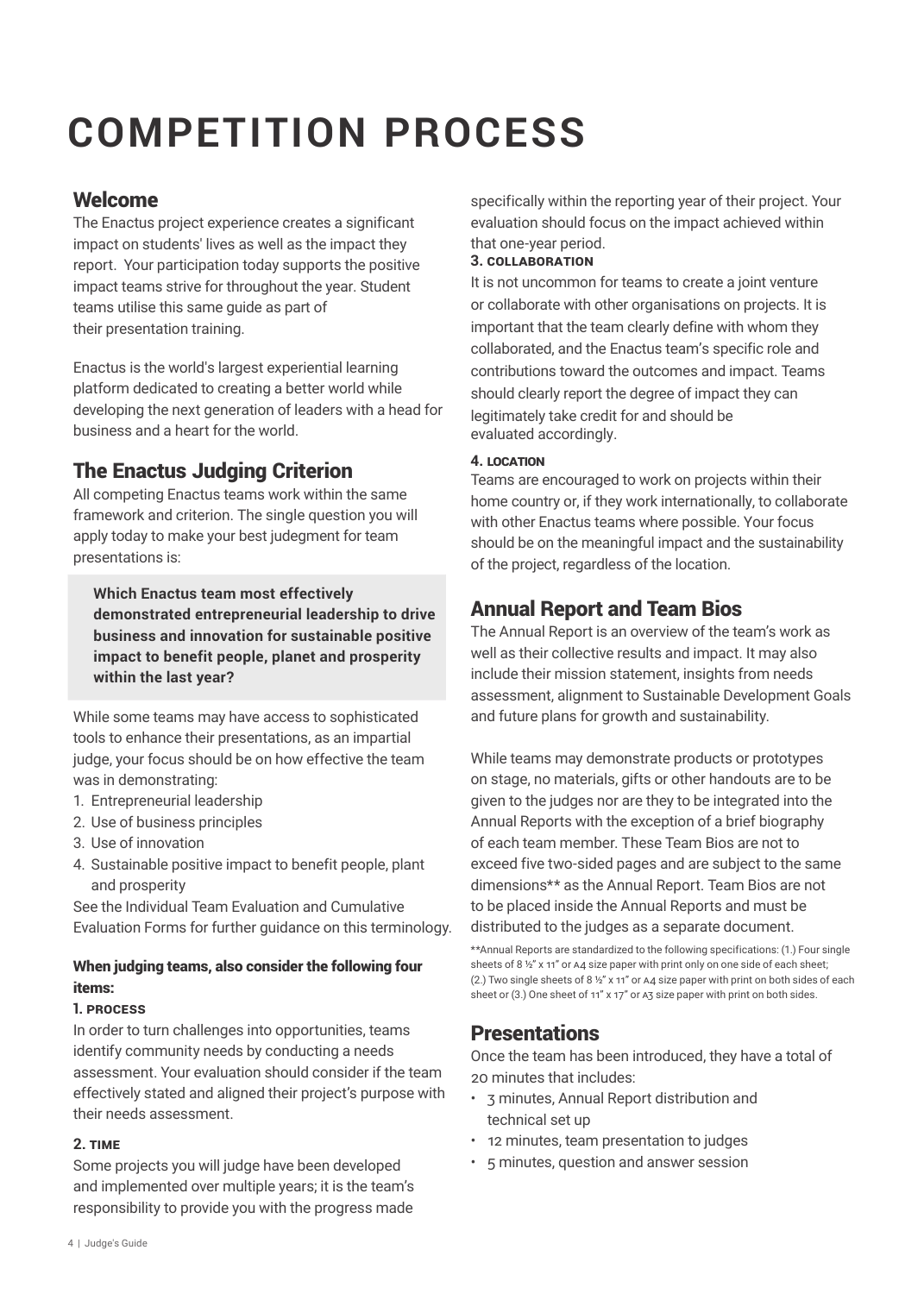**Note:** If a team ends short of the allotted 12-minute presentation time, remaining time is not added to the question and answer session.

#### Question and Answer Session

This 5-minute period is an opportunity to ask brief, clarifying questions to support your judging decision. Please know the question and answer period will be cut off at the 5-minute mark in fairness to all presenting teams.

#### Your Voting Process

After all the teams in your league have concluded their presentations, your voting process occurs as follows:

- **1.** You will start by taking a few minutes to review and make any additional comments on the Individual Team Evaluation Forms. Your comments will be the only formal review that teams receive, so we thank you for providing constructive feedback on how the teams can continue to improve.
- **2.** Once you have completed the Individual Team Evaluation Forms for all the teams, you will transfer the assessments ranging from Insufficient to Excellent (I, F, G, VG or E) from the Individual Team Evaluation Form to the Cumulative Evaluation Form.
- **3.** You will then use these marks for guidance to rank each team, with #1 being the team you think did the best overall job of fulfilling the judging criterion, #2 being the second, and so on. You must give every team a different ranking as no ties are allowed.

**Note:** Although the assessment marks should influence your final decisions, there are no mandated formulas that must equal a ranking of first place, second place, etc. In fact, you may likely have multiple teams that receive the exact same assessment. Regardless, your primary focus during final ranking should be on each team's overall presentation and how effectively they fulfilled the judging criterion. The assessment marks are meant only as a guide in helping to offer a framework and inform what is ultimately your decision on final rankings.

After all judges have completed their Cumulative Evaluation Forms, the League Coordinator will guide you on the remainder of the voting process.

#### The Scoring Process

The voting and scoring process is a closed session, open only to judges and led by trained League Coordinator(s) and/or Enactus staff members.

Judges must be present for all presentations in order for their votes to be counted during the scoring process.

Judges are not permitted to consult with one another or influence the votes of others. Neither are they permitted to hold discussions or consult with Enactus staff. Please see tie-breaking process for exceptions to this policy.

All voting results are reviewed and verified by Enactus staff who use an official scoring process and Score Verification Grid provided by Enactus. All judges must maintain the confidentiality of the competition results and are not to share the results of your league. The final results are announced at the awards ceremony, which all judges are invited to attend.

#### The Tie-breaking Process

Enactus utilizes a standardized tie-breaking process. Judges vote between tied teams only. No conversation or debate should take place among the judges.

League Coordinator(s) and/or Enactus staff members review the total number of 1st, 2nd, 3rd, 4th, etc. votes until one of the tied teams has a higher number of votes in the higher ranking slot. If the tie is broken, no additional actions are needed.

If the tie is not broken, League Coordinator(s) and/or Enactus staff members explain to the judges that they will be permitted to discuss and deliberate for up to 10 minutes on which of the tied teams should be higher ranked. After 10 minutes the League Coordinator(s) and/ or Enactus staff members will lead a re-vote between the tied teams. Scoring is complete when no ties remain.

#### Thank You

We are grateful for the time you are investing today to serve as an Enactus judge. Thank you for your continued support in our mission to engage the next generation of entrepreneurial leaders to use innovation and business principles to improve the world.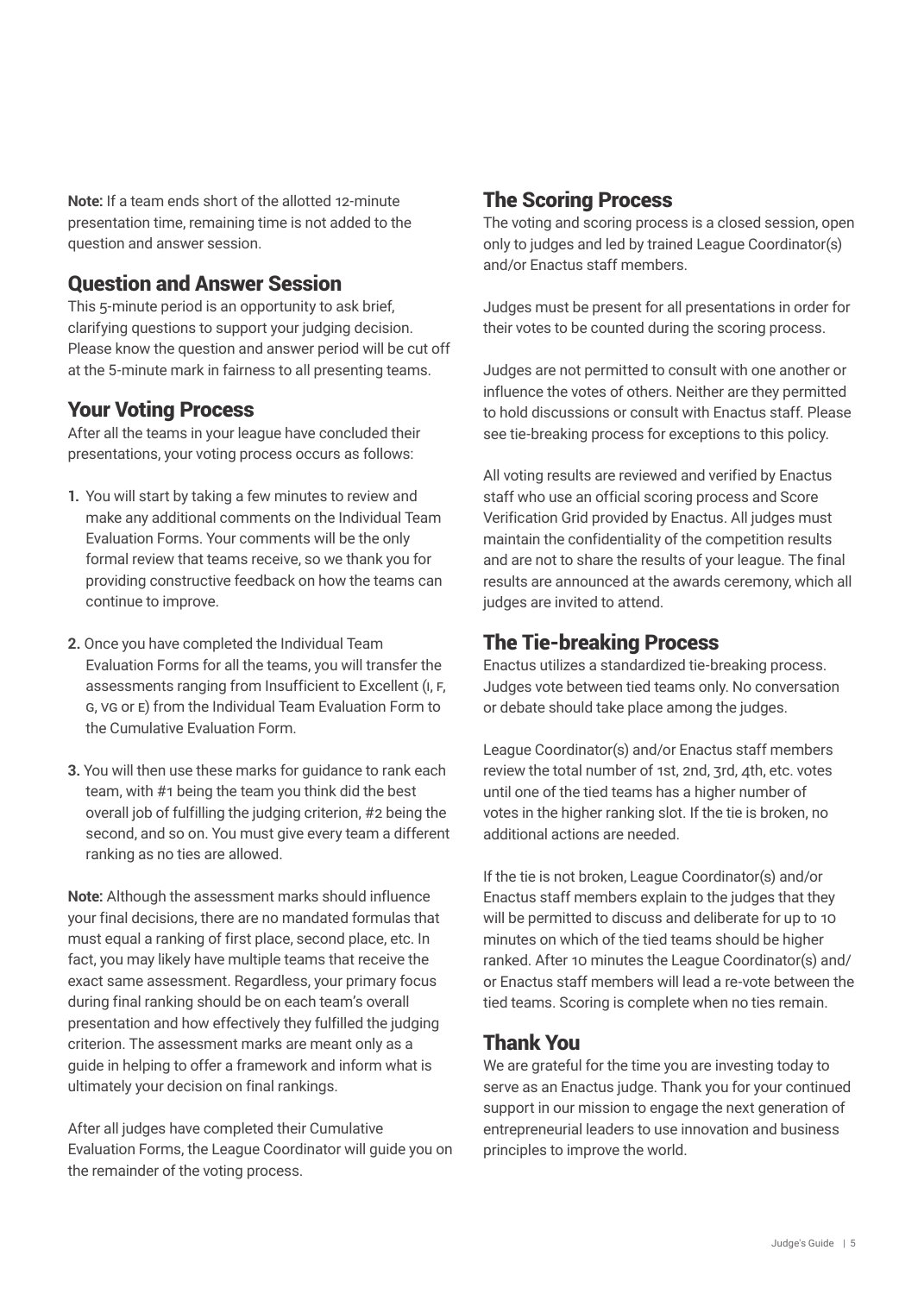#### INDIVIDUAL TEAM EVALUATION FORM



Institution Name: Name: Here **Institution Name:** Name: Here **Institution Name: Name: Here** Institution Name: 1992.0

Name Here **2020** 

#### Enactus Judging Criterion:

Which Enactus team most effectively demonstrated entrepreneurial leadership to drive business and innovation for sustainable positive impact to benefit people, planet and prosperity within the last year?

#### How effective was the team in demonstrating

| <b>Entrepreneurial leadership</b>                                                                                                                             | <b>Insufficient</b> | <b>Fair</b> | Good | <b>Very Good</b> | <b>Excellent</b> |
|---------------------------------------------------------------------------------------------------------------------------------------------------------------|---------------------|-------------|------|------------------|------------------|
| Identifying a need and capitalizing on opportunities<br>by taking personal responsibility, managing risk and<br>managing change within a dynamic environment. |                     |             |      |                  |                  |
| <b>Innovation</b><br>The process of introducing new or improving existing<br>ideas, services, technologies, products or methodologies.                        |                     |             |      |                  |                  |
| Use of business principles<br>Applying a sound business model and business plan.                                                                              |                     |             |      |                  |                  |
| <b>Sustainable positive impact</b><br>Demonstrating a measurable, lasting improvement<br>for people, planet and prosperity*.                                  |                     |             |      |                  |                  |

\*Prosperity - fulfilling lives economically and socially

#### Optional feedback for teams:

#### Valuable insights or suggestions related to the team's projects and activities:

Super work applying a collaborative approach! Your team did an excellent job completing a needs assessment and taking the target audience through comprehensive and interactive learning experiences. However, your team did not successfully prove if/how capacity was built and there was no mention of the next step in several of the projects. The projects seem to illustrate potential, but it can only be proven by making strong strides toward empowering the beneficiaries.

#### Constructive feedback on the team's ability, presentation and communication skills:

Great visual presentation! Presenters seemed very natural and poised. Nice job connecting the dots for the judges. Your Annual

Report is well organized but hard to read. Try to summarize your projects in a concise manner.

6 | Judge's Guide